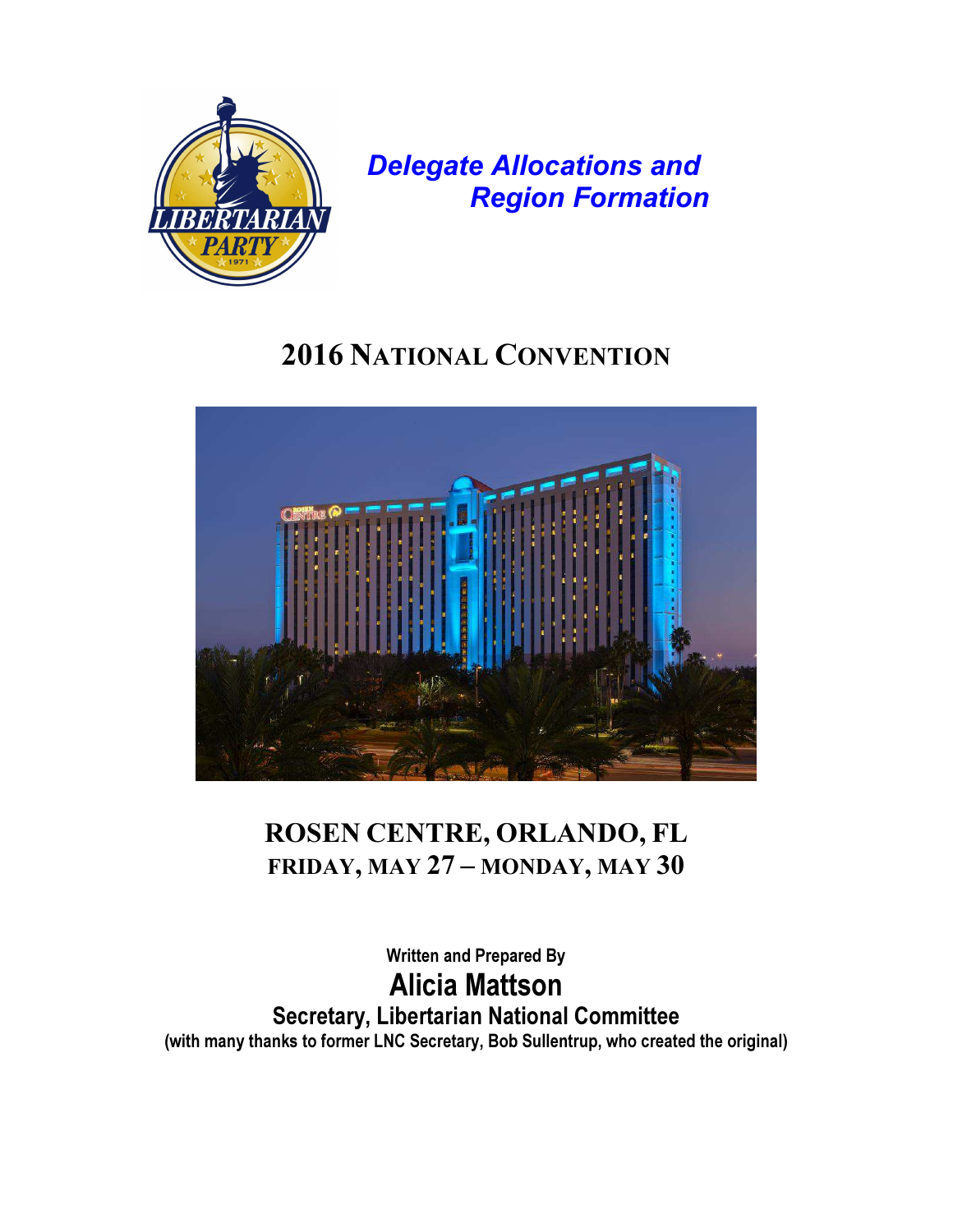#### Total Number of Delegates at Convention

LP Bylaws Article 11.4 establishes the methodology for calculating the number of delegates your affiliate is entitled to. It states:

#### *"Affiliate Party Delegate Entitlements:*

*Each affiliate party shall be entitled to send delegates to each Regular Convention on the following basis:* 

- *a. One delegate for each 0.14 percent, or fraction thereof, of the total Party sustaining membership in that affiliate; provided that at least one such delegate must be a resident of that State or District.*
- b. *One delegate for each 0.35 percent, or fraction thereof, of the votes cast nationwide for the Libertarian Party candidate in the most recent presidential election, cast in that affiliate's state."*

Since there are approximately 714 slices of a whole at 0.14% each and 286 at 0.35% each, a Libertarian Party convention will have slots for at least 1000 delegates. Since affiliates are credited for 'fractions thereof', the result is approximately 1051 possible delegates.

See the Delegate Allocation Table at the end of this document for the delegate allocations for each affiliate in 2016.

#### Sustaining Members Counted in Delegate Apportionment

Bylaws Article 5.3 defines a sustaining member:

*"Sustaining member" is any Party member who has given at least \$25 to the Party in the prior twelve months, or who is a life member.* 

Bylaws Article 5.5 directs us to also include as sustaining members:

*"Higher levels of contribution by or on behalf of a Party member qualify as sustaining member status for any provision of these Bylaws."* 

Bylaws Article 5.6 directs us to count sustaining members for delegate allocation:

*"Only sustaining members shall be counted for delegate apportionment and National Committee representation.[…]"* 

#### Alternate Allocations

NA RO

Each affiliate may also name alternates who can fill in for a delegate in accordance with the conditions and procedures in LP Bylaws Article 11.7. The number of alternates your state can name is determined by LP Bylaws Article 11.5.c, which states: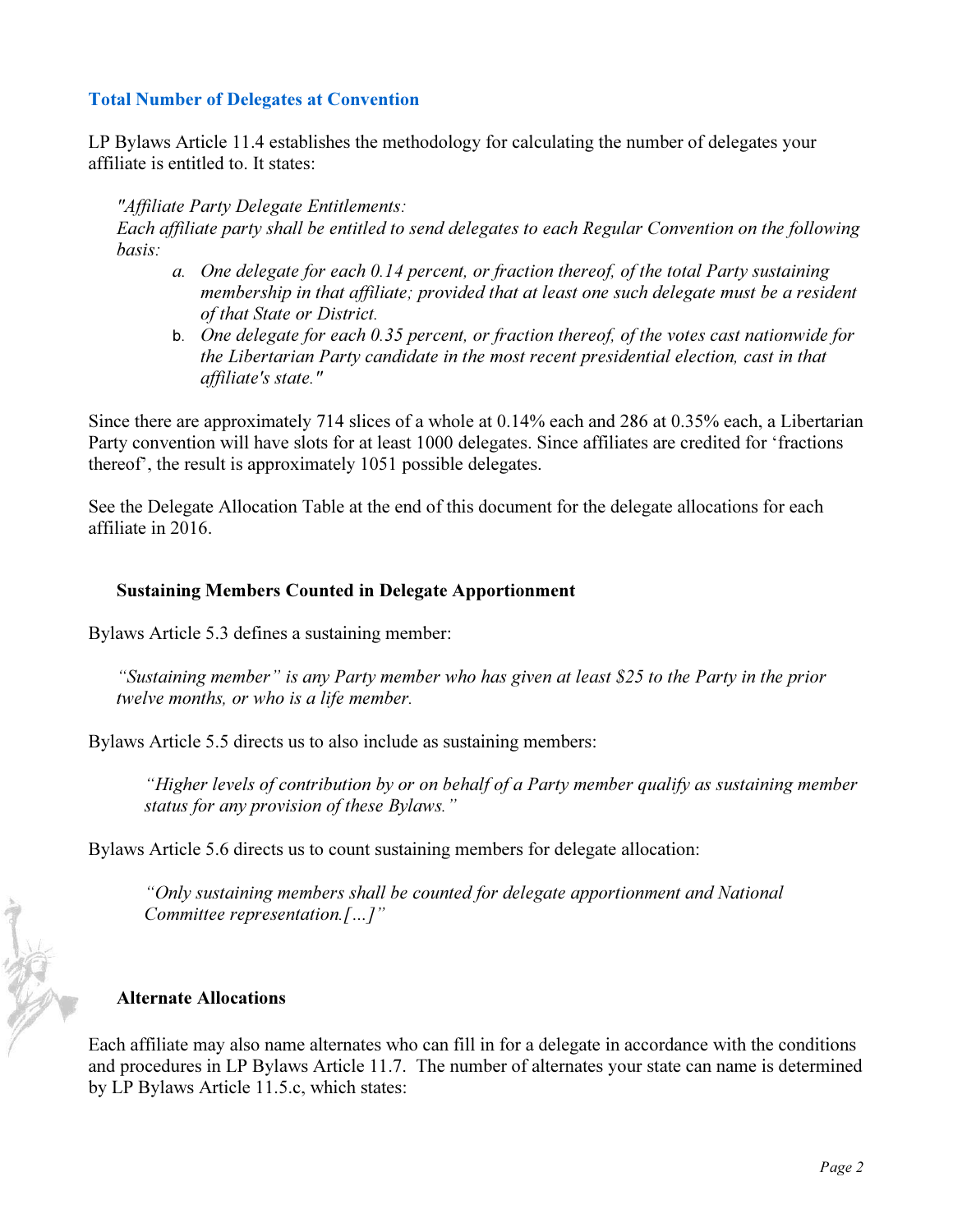*"The number of alternates' names submitted shall not exceed the greater of 50 or the number of delegates allocated."* 

If you have fewer than 50 delegates, you may name up to 50 alternates. If you have more than 50 delegates, you may name as many alternates as you have delegates.

### Regions of the National Committee

LP Bylaws Article 8.2.c describes how your affiliate party can band together with others to form a "representative region" to gain representation on the Libertarian National Committee.

This bylaw provision states:

*"Any affiliate party with 10% or more of the total national party sustaining membership within affiliate parties (as determined for delegate allocation) shall be entitled to one National Committee representative and one alternate for each 10% of national sustaining membership. Affiliate parties may, by mutual consent, band together to form "representative regions," and each such "region" with an aggregate national party sustaining membership of 10% or more shall be entitled to one National Committee representative and one alternate for each 10% of national party sustaining membership. "Representative regions" may be formed or dissolved once every two years during a period beginning 90 days before the beginning of and ending on the second day of the National Convention, and notice of new formations or dissolutions must be given in writing to the national Secretary prior to the close of the Convention at which they take place."* 

See the Delegate Allocations Table at the end of this document for your affiliate's sustaining membership as determined for delegate allocation as well as the percentage of national membership that it represents.

The region formation period begins 90 days before the start of the convention (February 27, 2016) and ends the second day of the convention (May 28, 2016).

At the convention the Secretary will provide a form to use for reporting regional formations.

Some regions opt to use regional formation agreements to document mutually agreed upon rules for their region before any future disputes arise. A recommended basic regional agreement is included at the end of this document, though you are not required to use this particular one or any one at all.

Below are two default rules that are in effect for your region unless you have a regional formation agreement stating otherwise.

LP Bylaws Article 8.8: "*A National Committee Regional Representative may be removed and replaced only by the act of the affiliate parties which constitute the subject region. The voting procedure for the removal and replacement of regional representatives shall be determined by the regions. In the absence of any such procedures, a majority vote of the state chairs shall prevail."*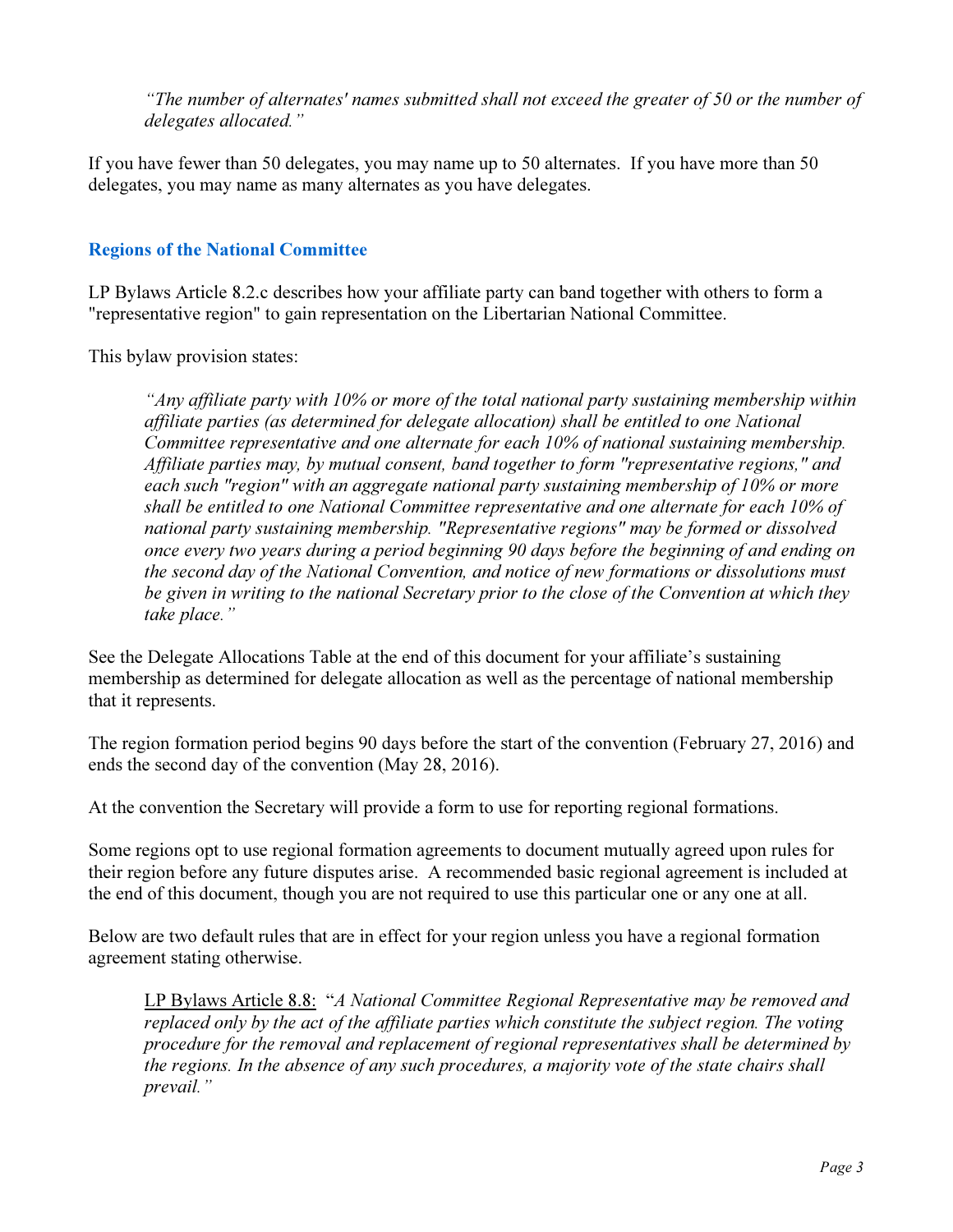Convention Rule 8.4: "*In the event a region has not otherwise provided for the election of its regional representative to the National Committee then the delegates from the region shall elect its regional representative, provided there are at least five delegates present. Each Region's delegates may elect their representative in whatever manner they choose, provided all delegates present from that region are given equal voice in the selection."*

If your region is large enough to have more than one LNC alternate, your region should also agree to and document a ranking of those alternates or some clear procedure whereby the LNC Secretary can determine the ranking. The ranking is relevant for application of Bylaw Article 14 which states:

*"Boards and committees may transact business by electronic mail. The chair or secretary shall send out electronic mail ballots on any question submitted by the chair or cosponsored by at least 1/5 of the members of the board or committee. The period for voting on a question shall remain open for ten days, unless all members have cast votes, or have stated an intention to abstain or be absent during the voting period, by electronic mail to the entire board or committee. Votes from alternates will be counted, in accordance with previously defined ranked order, in the absence of the corresponding committee member(s). The outcome of each motion shall be announced promptly and recorded in the minutes of the next meeting. The number of votes required for passage of any motion shall be the same as that required during a meeting. Motions dispensed through electronic mail ballots satisfy the requirement of giving previous notice."* 

### Delegate Allocations

The following table lists the number of delegates each affiliate is entitled to at the 2016 convention (blue column). See the Bylaws Articles 11.4 and 11.5 for the allocation methodology.

Use the 'Percent of Members' column (yellow) of this table to form representative regions for the Libertarian National Committee. One LNC representative is authorized for each 10% of total party membership that is contained within the affiliates. There is an important note at the end of this table regarding the nuances of the calculation.

|              |                         | <b>Sustaining Membership</b> |                   |                |                | <b>Presidential Vote</b> |           |                |  |
|--------------|-------------------------|------------------------------|-------------------|----------------|----------------|--------------------------|-----------|----------------|--|
|              |                         |                              | <b>LNC Region</b> | Delegate       |                |                          |           |                |  |
|              | 2016                    | <b>Members</b>               | Formation --      | Allocation --  | Delegates      | Johnson                  | Percent   | Delegates      |  |
|              | <b>Delegate</b>         | As of                        | Percent of        | Percent of     | Based on       | 2012                     | Of        | Based on       |  |
| <b>State</b> | <b>Allocation</b>       | 10/31/2015                   | <b>Members</b>    | <b>Members</b> | <b>Members</b> | Vote                     | 2012 Vote | 2012 Vote      |  |
|              |                         |                              |                   |                |                |                          |           |                |  |
| AL           | 13                      | 155                          | 1.376%            | 1.369%         | 10             | 12,328                   | 0.966%    | 3              |  |
| AK           | 6                       | 56                           | 0.497%            | 0.495%         | 4              | 7,392                    | 0.579%    | $\overline{2}$ |  |
| AZ           | 26                      | 279                          | 2.477%            | 2.464%         | 18             | 32,100                   | 2.516%    | 8              |  |
| AR.          | 9                       | 75                           | 0.666%            | 0.662%         | 5              | 16,276                   | 1.276%    | 4              |  |
| CА           | 130                     | 1522                         | 13.513%           | 13.440%        | 97             | 143,221                  | 11.226%   | 33             |  |
| CO           | 32                      | 374                          | 3.321%            | 3.303%         | 24             | 35,545                   | 2.786%    | 8              |  |
| <b>CT</b>    | 12                      | 128                          | 1.136%            | 1.130%         | 9              | 12,580                   | 0.986%    | 3              |  |
| DE           | $\overline{\mathbf{3}}$ | 27                           | 0.240%            | 0.238%         | $\overline{2}$ | 3,882                    | 0.304%    | 1              |  |
| DC.          | $\overline{\mathbf{3}}$ | 27                           | 0.240%            | 0.238%         | $\overline{2}$ | 2,083                    | 0.163%    | 1              |  |
| FL.          | 53                      | 654                          | 5.807%            | 5.775%         | 42             | 44,726                   | 3.506%    | 11             |  |
| GA           | 31                      | 310                          | 2.752%            | 2.738%         | 20             | 45,324                   | 3.553%    | 11             |  |
| HI           | 5                       | 55                           | 0.488%            | 0.486%         | 4              | 3,840                    | 0.301%    | 1              |  |

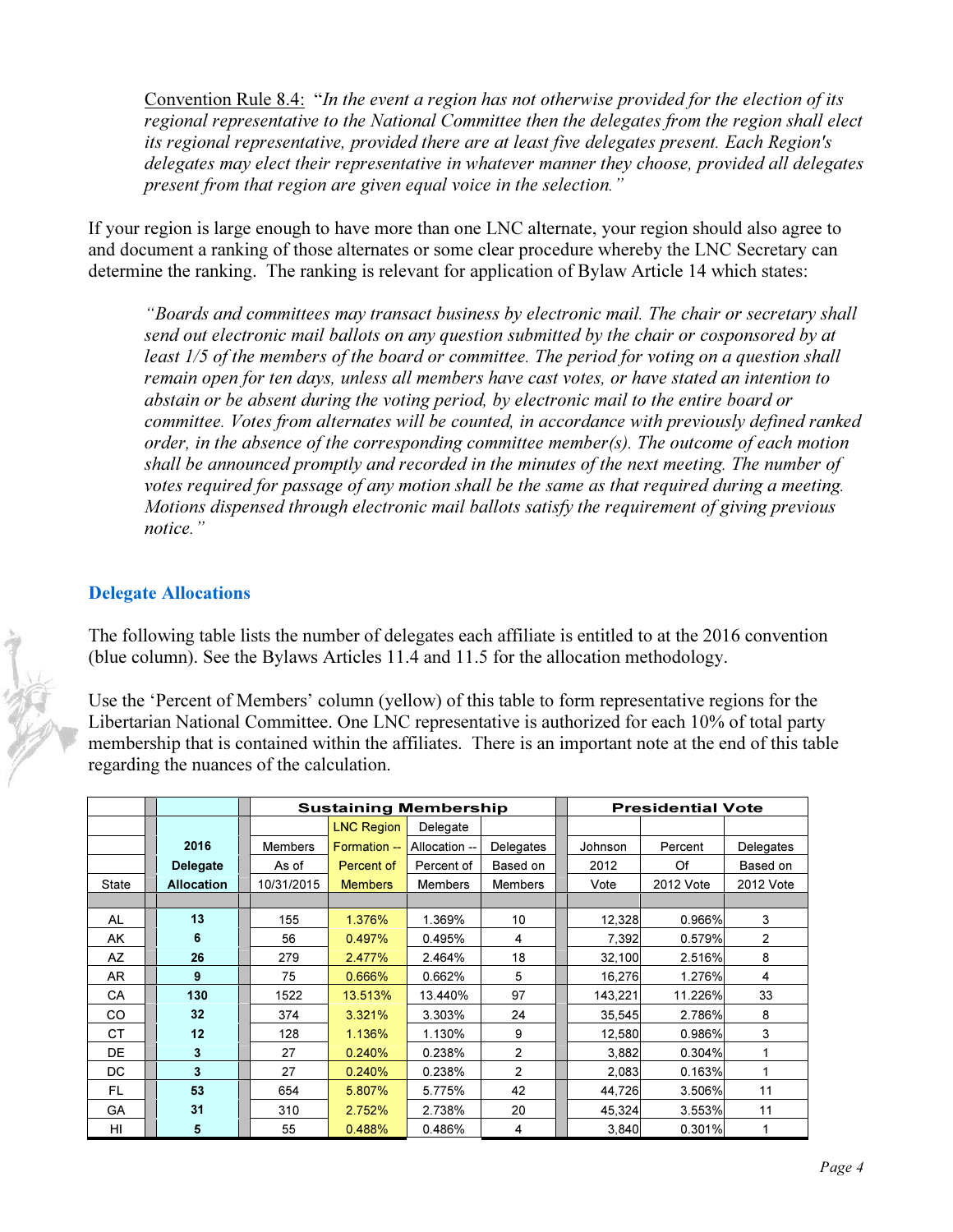|               |                   | <b>Sustaining Membership</b> |                   |               |                | <b>Presidential Vote</b> |           |                           |  |
|---------------|-------------------|------------------------------|-------------------|---------------|----------------|--------------------------|-----------|---------------------------|--|
|               |                   |                              | <b>LNC Region</b> | Delegate      |                |                          |           |                           |  |
|               | 2016              | Members                      | Formation --      | Allocation -- | Delegates      | Johnson                  | Percent   | Delegates                 |  |
|               | Delegate          | As of                        | Percent of        | Percent of    | Based on       | 2012                     | Of        | Based on                  |  |
| State         | <b>Allocation</b> | 10/31/2015                   | <b>Members</b>    | Members       | Members        | Vote                     | 2012 Vote | 2012 Vote                 |  |
|               |                   |                              |                   |               |                |                          |           |                           |  |
| ID            | $\overline{7}$    | 57                           | 0.506%            | 0.503%        | 4              | 9,453                    | 0.741%    | 3                         |  |
| IL            | 37                | 377                          | 3.347%            | 3.329%        | 24             | 56,229                   | 4.407%    | 13                        |  |
| IN            | 34                | 341                          | 3.028%            | 3.011%        | 22             | 50,111                   | 3.928%    | 12                        |  |
| IA            | 11                | 113                          | 1.003%            | 0.998%        | 8              | 12,926                   | 1.013%    | 3                         |  |
| KS            | 13                | 125                          | 1.110%            | 1.104%        | 8              | 20,456                   | 1.603%    | $\mathbf 5$               |  |
| KY            | 11                | 102                          | 0.906%            | 0.901%        | $\overline{7}$ | 17,063                   | 1.337%    | 4                         |  |
| LA            | 13                | 116                          | 1.030%            | 1.024%        | 8              | 18,157                   | 1.423%    | $\mathbf 5$               |  |
| ME            | $\overline{7}$    | 55                           | 0.488%            | 0.486%        | $\overline{4}$ | 9,352                    | 0.733%    | $\mathsf 3$               |  |
| <b>MD</b>     | 22                | 232                          | 2.060%            | 2.049%        | 15             | 30,195                   | 2.367%    | $\overline{7}$            |  |
| <b>MA</b>     | 19                | 179                          | 1.589%            | 1.581%        | 12             | 30,920                   | 2.424%    | $\overline{7}$            |  |
| MI            | 25                | 362                          | 3.214%            | 3.197%        | 23             | 7,774                    | 0.609%    | $\mathbf 2$               |  |
| <b>MN</b>     | 18                | 151                          | 1.341%            | 1.333%        | 10             | 35,098                   | 2.751%    | $\bf 8$                   |  |
| <b>MS</b>     | $\pmb{8}$         | 81                           | 0.719%            | 0.715%        | 6              | 6,676                    | 0.523%    | $\overline{c}$            |  |
| <b>MO</b>     | 24                | 213                          | 1.891%            | 1.881%        | 14             | 43,151                   | 3.382%    | 10                        |  |
| MT            | $\overline{7}$    | 40                           | 0.355%            | 0.353%        | 3              | 14,165                   | 1.110%    | 4                         |  |
| <b>NE</b>     | $\pmb{8}$         | 66                           | 0.586%            | 0.583%        | 5              | 11,109                   | 0.871%    | $\ensuremath{\mathsf{3}}$ |  |
| <b>NV</b>     | 14                | 165                          | 1.465%            | 1.457%        | 11             | 10,968                   | 0.860%    | $\ensuremath{\mathsf{3}}$ |  |
| <b>NH</b>     | 10                | 116                          | 1.030%            | 1.024%        | 8              | 8,212                    | 0.644%    | $\boldsymbol{2}$          |  |
| NJ            | 22                | 259                          | 2.300%            | 2.287%        | 17             | 21,035                   | 1.649%    | $\mathbf 5$               |  |
| NM            | 13                | 91                           | 0.808%            | 0.804%        | 6              | 27,788                   | 2.178%    | $\overline{7}$            |  |
| NY            | 44                | 512                          | 4.546%            | 4.521%        | 33             | 47,092                   | 3.691%    | 11                        |  |
| NC            | 29                | 286                          | 2.539%            | 2.526%        | 19             | 44,515                   | 3.489%    | 10                        |  |
| <b>ND</b>     | 5                 | 40                           | 0.355%            | 0.353%        | 3              | 5,238                    | 0.411%    | $\overline{2}$            |  |
| OH            | 44                | 499                          | 4.430%            | 4.407%        | 32             | 49,493                   | 3.879%    | 12                        |  |
| OK            | $6\phantom{1}$    | 84                           | 0.746%            | 0.742%        | 6              | $\Omega$                 | 0.000%    | 0                         |  |
| <b>OR</b>     | 15                | 138                          | 1.225%            | 1.219%        | 9              | 24,089                   | 1.888%    | 6                         |  |
| PA            | 42                | 462                          | 4.102%            | 4.080%        | 30             | 49,991                   | 3.918%    | 12                        |  |
| $\mathsf{RI}$ | $\mathbf{3}$      | 27                           | 0.240%            | 0.238%        | $\mathbf{2}$   | 4,388                    | 0.344%    | $\mathbf{1}$              |  |
| SC            | 14                | 143                          | 1.270%            | 1.263%        | $10$           | 16,321                   | 1.279%    | $\overline{\mathbf{4}}$   |  |
| SD            | $5\phantom{.0}$   | 32                           | 0.284%            | 0.283%        | 3              | 5,795                    | 0.454%    | $\boldsymbol{2}$          |  |
| TN            | 18                | 193                          | 1.714%            | 1.704%        | 13             | 18,623                   | 1.460%    | 5                         |  |
| TX            | 71                | 796                          | 7.067%            | 7.029%        | 51             | 88,580                   | 6.943%    | 20                        |  |
| UT            | 8                 | 79                           | 0.701%            | 0.698%        | 5              | 12,572                   | 0.985%    | 3                         |  |
| VT            | 3                 | 24                           | 0.213%            | 0.212%        | $\overline{2}$ | 3,487                    | 0.273%    | $\mathbf{1}$              |  |
| VA            | 38                | 485                          | 4.306%            | 4.283%        | 31             | 31,216                   | 2.447%    | $\overline{7}$            |  |
| <b>WA</b>     | 30                | 315                          | 2.797%            | 2.782%        | 20             | 42,202                   | 3.308%    | 10                        |  |
| WV            | 5                 | 43                           | 0.382%            | 0.380%        | 3              | 6,302                    | 0.494%    | $\overline{c}$            |  |
| WI            | 17                | 176                          | 1.563%            | 1.554%        | 12             | 20,439                   | 1.602%    | 5                         |  |
| <b>WY</b>     | 4                 | 26                           | 0.231%            | 0.230%        | $\overline{c}$ | 5,326                    | 0.417%    | 2                         |  |
| <b>OTHER</b>  | -----             | 61                           | -----             | 0.539%        | -----          |                          | -----     | -----                     |  |
|               |                   |                              |                   |               |                |                          |           |                           |  |
| <b>Total</b>  | 1047              | 11,324                       | 100.000%          | 100.000%      | 738            | 1,275,804                | 100.000%  | 309                       |  |

Source for presidential vote totals:

读

http://www.fec.gov/pubrec/fe2012/2012presgeresults.pdf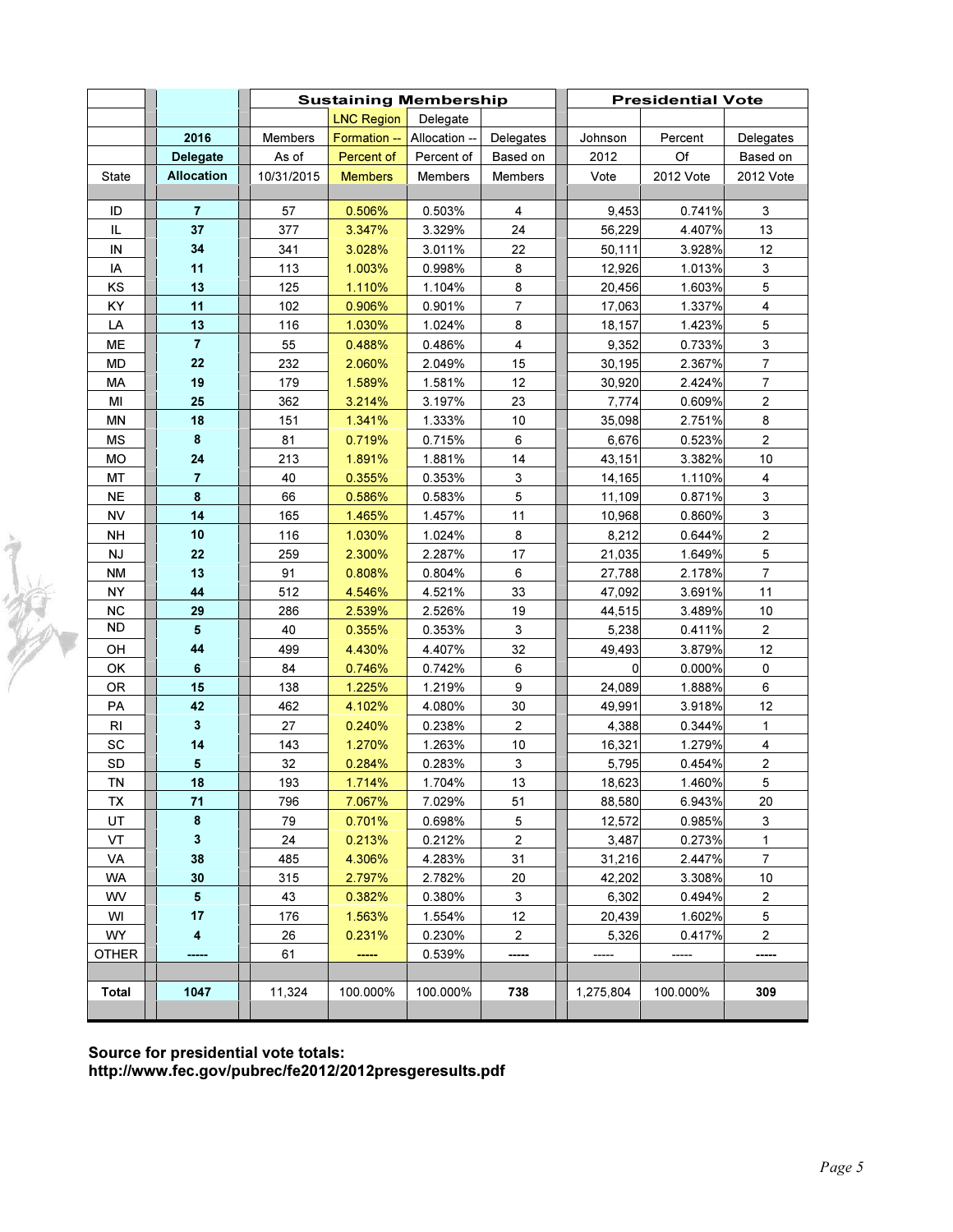IMPORTANT NOTE: You may wonder why there are slight differences in the percentages given in the region formation column (in yellow) versus the delegate allocation column right beside it. The numerator for each is the same, the number of sustaining members in that affiliate. The difference is in the denominator.

For delegate allocation (and determining which affiliates get to make committee appointments), the denominator is the total number of sustaining members, which is 11,324. For region formation, however, the denominator excludes the 61 people in the "OTHER" row who are not tied to a particular affiliate, so  $11,324 - 61 = 11,263$ . If you are checking your potential region formation status, either use the yellow percent column above, or if you prefer to add the number of members and divide it out yourself remember to use the 11,263 denominator rather than 11,324.

This design means that the 61 people who reside out of the country or don't have addresses on file don't dilute the ability of the state affiliates to form a theoretical 10 regions of exactly 10% each. In reality, of course, the regions don't have exactly 10%. They have a little over, and we usually end up with fewer than 10 regions.